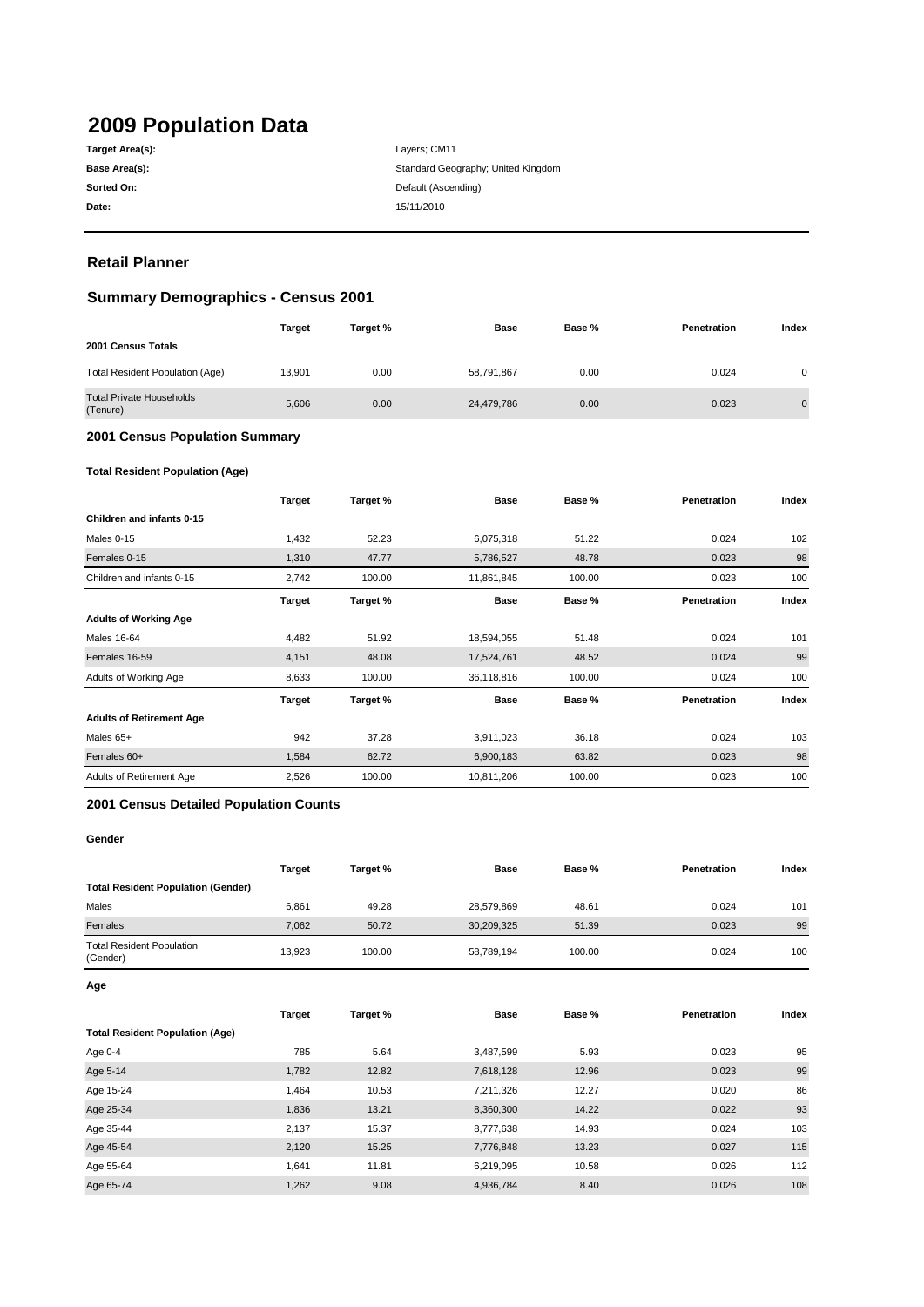| Age 75+                         | 875    | 6.29   | 4.404.149  | 7.49   | 0.020 | 84  |
|---------------------------------|--------|--------|------------|--------|-------|-----|
| Total Resident Population (Age) | 13,901 | 100.00 | 58,791,867 | 100.00 | 0.024 | 100 |

# **2001 Census - Economic Activity**

### **2001 Census - Economic Activity**

**All people aged 16 to 74 (Economic Activity)**

|                                                          | <b>Target</b> | Target % | <b>Base</b> | Base % | <b>Penetration</b> | Index |
|----------------------------------------------------------|---------------|----------|-------------|--------|--------------------|-------|
| <b>Economically active</b>                               |               |          |             |        |                    |       |
| Economically active - Employee                           | 5.885         | 57.06    | 22,149,642  | 52.28  | 0.027              | 109   |
| Economically active - Full-time<br>students              | 230           | 2.23     | 1,106,393   | 2.61   | 0.021              | 85    |
| Economically active - Self<br>employed with employees    | 277           | 2.69     | 1,254,024   | 2.96   | 0.022              | 91    |
| Economically active - Self<br>employed without employees | 635           | 6.16     | 2,198,472   | 5.19   | 0.029              | 119   |
| Economically active -<br>Unemployed                      | 185           | 1.80     | 1,458,207   | 3.44   | 0.013              | 52    |
| All people aged 16 to 74<br>(Economic Activity)          | 10,313        | 100.00   | 42,364,055  | 100.00 | 0.024              | 100   |
|                                                          |               |          |             |        |                    |       |
|                                                          | <b>Target</b> | Target % | <b>Base</b> | Base % | Penetration        | Index |
| <b>Economically inactive</b>                             |               |          |             |        |                    |       |
| Economically inactive - Looking<br>after home/family     | 753           | 7.31     | 2,737,615   | 6.46   | 0.028              | 113   |
| Economically inactive - Other                            | 167           | 1.62     | 1,363,465   | 3.22   | 0.012              | 50    |
| Economically inactive - Retired                          | 1.645         | 15.95    | 5,654,426   | 13.35  | 0.029              | 120   |
| Economically inactive - Student                          | 297           | 2.88     | 1,994,208   | 4.71   | 0.015              | 61    |
| Economically inactive -<br>Permanently sick/disabled     | 238           | 2.31     | 2,447,603   | 5.78   | 0.010              | 40    |

#### **2001 Census - Economic Activity by Gender**

|                                                       | <b>Target</b> | Target % | <b>Base</b> | Base % | Penetration | Index |
|-------------------------------------------------------|---------------|----------|-------------|--------|-------------|-------|
| All people aged 16 to 74 (Econ Activity by Gender)    |               |          |             |        |             |       |
| All males aged 16 to 74                               | 5.049         | 48.92    | 20.895.777  | 49.14  | 0.024       | 100   |
| Males Economically active                             | 3,986         | 38.62    | 15,363,899  | 36.13  | 0.026       | 107   |
| Males Economically inactive                           | 1,063         | 10.30    | 5,531,878   | 13.01  | 0.019       | 79    |
| All females aged 16 to 74                             | 5,272         | 51.08    | 21,629,980  | 50.86  | 0.024       | 100   |
| Females Economically active                           | 3.239         | 31.38    | 12.820.775  | 30.15  | 0.025       | 104   |
| Females Economically inactive                         | 2.033         | 19.70    | 8.809.205   | 20.72  | 0.023       | 95    |
| All people aged 16 to 74 (Econ<br>Activity by Gender) | 10.321        | 100.00   | 42,525,757  | 100.00 | 0.024       | 100   |

# **Approximated Social Grade**

|                                                         | <b>Target</b> | Target % | <b>Base</b> | Base % | <b>Penetration</b> | Index |
|---------------------------------------------------------|---------------|----------|-------------|--------|--------------------|-------|
| All people aged 16 and over in HHs (Social Grade)       |               |          |             |        |                    |       |
| AB Higher and intermediate<br>manager/admin/prof        | 3.620         | 32.40    | 9.907.832   | 21.57  | 0.037              | 150   |
| C1 Supervisory, clerical, junior<br>manager/admin/prof  | 3,659         | 32.74    | 13,513,414  | 29.42  | 0.027              | 111   |
| C <sub>2</sub> Skilled manual workers                   | 1.255         | 11.23    | 6.996.182   | 15.23  | 0.018              | 74    |
| D Semi-skilled and unskilled<br>manual workers          | 1.078         | 9.64     | 7.976.329   | 17.36  | 0.014              | 56    |
| E On state benefit, unemployed,<br>lowest grade workers | 1.563         | 13.99    | 7,541,557   | 16.42  | 0.021              | 85    |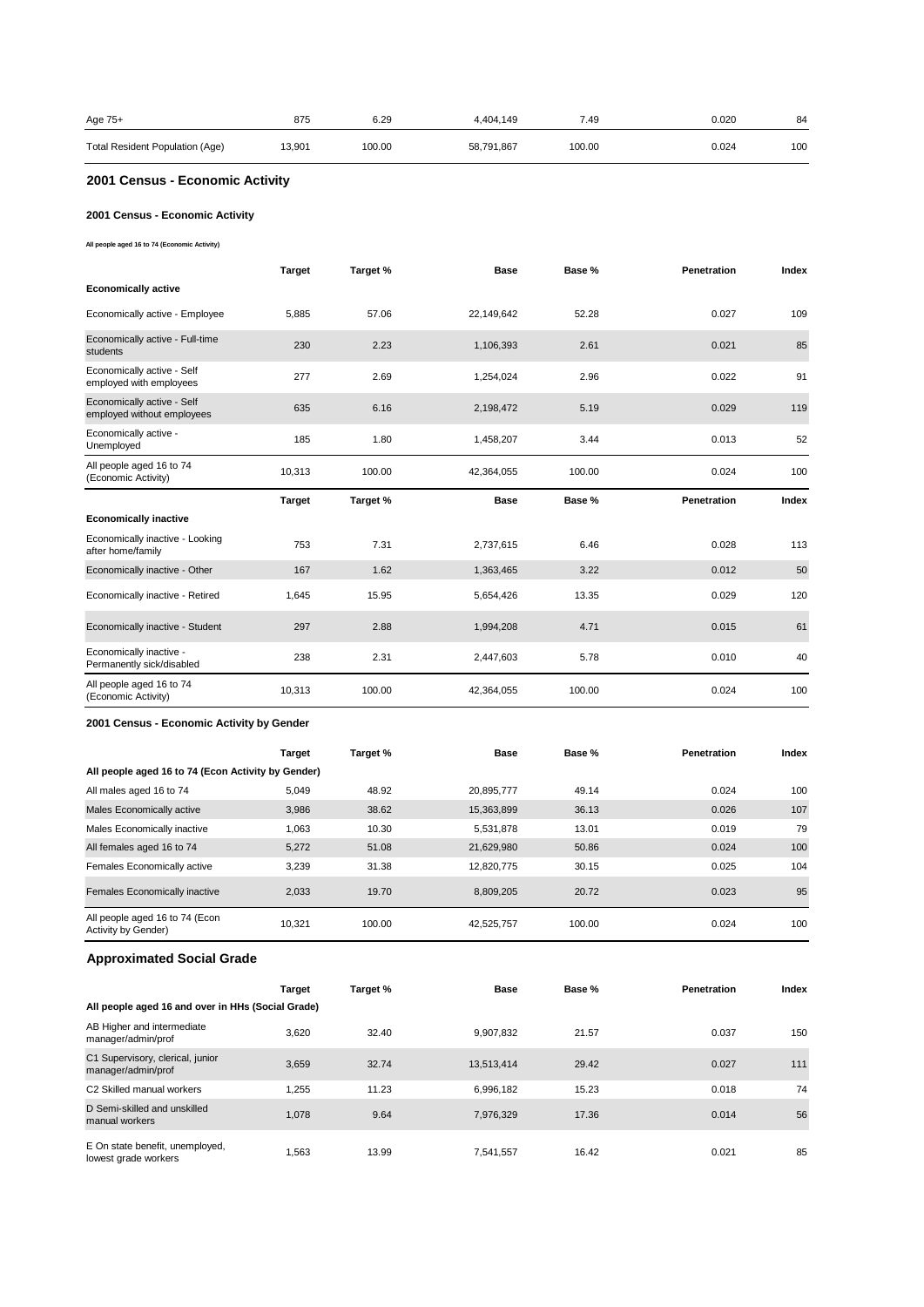| All people aged 16 and over in<br>HHs (Social Grade) | 11,175        | 100.00   | 45,935,314 | 100.00 | 0.024       | 100   |
|------------------------------------------------------|---------------|----------|------------|--------|-------------|-------|
| <b>Ethnic Group (GB)</b>                             |               |          |            |        |             |       |
|                                                      | <b>Target</b> | Target % | Base       | Base % | Penetration | Index |
| All People (Ethnic Group) (GB)                       |               |          |            |        |             |       |
| White                                                | 13,549        | 97.22    | 52,481,255 | 91.91  | 0.026       | 106   |
| White- British (inc. White<br>Scottish)              | 13,178        | 94.56    | 50,366,497 | 88.20  | 0.026       | 107   |
| White- Irish                                         | 135           | 0.97     | 691,606    | 1.21   | 0.020       | 80    |
| White- Other White                                   | 236           | 1.69     | 1,423,152  | 2.49   | 0.017       | 68    |
| Mixed                                                | 120           | 0.86     | 673,743    | 1.18   | 0.018       | 73    |
| Asian or Asian British                               | 174           | 1.25     | 2,328,784  | 4.08   | 0.008       | 31    |
| Asian-Indian                                         | 79            | 0.57     | 1,051,614  | 1.84   | 0.008       | 31    |
| Asian- Pakistani                                     | 32            | 0.23     | 746,520    | 1.31   | 0.004       | 18    |
| Asian-Bangladeshi                                    | 15            | 0.10     | 282,854    | 0.50   | 0.005       | 21    |
| Asian- Other Asian                                   | 47            | 0.34     | 247,796    | 0.43   | 0.019       | 78    |
| <b>Black or Black British</b>                        | 45            | 0.32     | 1,147,400  | 2.01   | 0.004       | 16    |
| <b>Black-Caribbean</b>                               | 23            | 0.17     | 565,839    | 0.99   | 0.004       | 17    |
| <b>Black-African</b>                                 | 14            | 0.10     | 484,578    | 0.85   | 0.003       | 12    |
| Black- Other Black (inc. Black<br>Scottish)          | 8             | 0.06     | 96,983     | 0.17   | 0.008       | 34    |
| Chinese or Other Ethnic Group                        | 48            | 0.35     | 472,190    | 0.83   | 0.010       | 42    |
| Other- Chinese                                       | 37            | 0.26     | 243,243    | 0.43   | 0.015       | 62    |
| Other- Other Ethnic Group                            | 11            | 0.08     | 228,947    | 0.40   | 0.005       | 20    |
| All People (Ethnic Group) (GB)                       | 13,936        | 100.00   | 57,103,372 | 100.00 | 0.024       | 100   |

# **Tenure (HH)**

|                                                          | <b>Target</b> | Target % | <b>Base</b> | Base % | Penetration | Index |
|----------------------------------------------------------|---------------|----------|-------------|--------|-------------|-------|
| All Households (Tenure)                                  |               |          |             |        |             |       |
| Owned (HH)                                               | 4,890         | 87.52    | 16,724,882  | 68.32  | 0.029       | 128   |
| Own- Owns outright (HH)                                  | 2,060         | 36.87    | 7,078,266   | 28.91  | 0.029       | 127   |
| Own- Owns with a mortgage or<br>loan (HH)                | 2,820         | 50.47    | 9,489,495   | 38.76  | 0.030       | 130   |
| Own- Shared ownership (HH)                               | 10            | 0.18     | 157,121     | 0.64   | 0.006       | 28    |
| Social Rented (HH)                                       | 479           | 8.57     | 4,885,741   | 19.96  | 0.010       | 43    |
| Social- Rented from Council<br>(LA/Scottish Homes) (HH)  | 330           | 5.91     | 3,458,066   | 14.13  | 0.010       | 42    |
| Social- Other social rented (HH)                         | 148           | 2.65     | 1,427,675   | 5.83   | 0.010       | 45    |
| Private rented (HH)                                      | 203           | 3.63     | 2,345,327   | 9.58   | 0.009       | 38    |
| Private- Private landlord or<br>letting agency (HH)      | 169           | 3.03     | 2,053,467   | 8.39   | 0.008       | 36    |
| Private- Employer of a<br>household member (HH)          | $9\,$         | 0.15     | 63,564      | 0.26   | 0.013       | 59    |
| Private-Relative or friend of a<br>household member (HH) | 22            | 0.40     | 155,578     | 0.64   | 0.014       | 62    |
| Private- Other (HH)                                      | 3             | 0.05     | 72,718      | 0.30   | 0.004       | 18    |
| Living rent free (HH)                                    | 35            | 0.63     | 523,836     | 2.14   | 0.007       | 29    |
| All Households (Tenure)                                  | 5,587         | 100.00   | 24,479,786  | 100.00 | 0.023       | 100   |
|                                                          | <b>Target</b> | Target % | <b>Base</b> | Base % | Penetration | Index |
| <b>Car Ownership</b>                                     |               |          |             |        |             |       |
| No car or van                                            | 758           | 13.53    | 6,717,523   | 27.44  | 0.011       | 49    |
| 1 car or van                                             | 2,379         | 42.46    | 10,715,221  | 43.77  | 0.022       | 97    |
| 2 cars or vans                                           | 1,926         | 34.38    | 5,652,000   | 23.09  | 0.034       | 149   |
| 3 cars or vans                                           | 400           | 7.15     | 1,068,923   | 4.37   | 0.038       | 164   |
| Car Ownership                                            | 5,603         | 100.00   | 24,479,968  | 100.00 | 0.023       | 100   |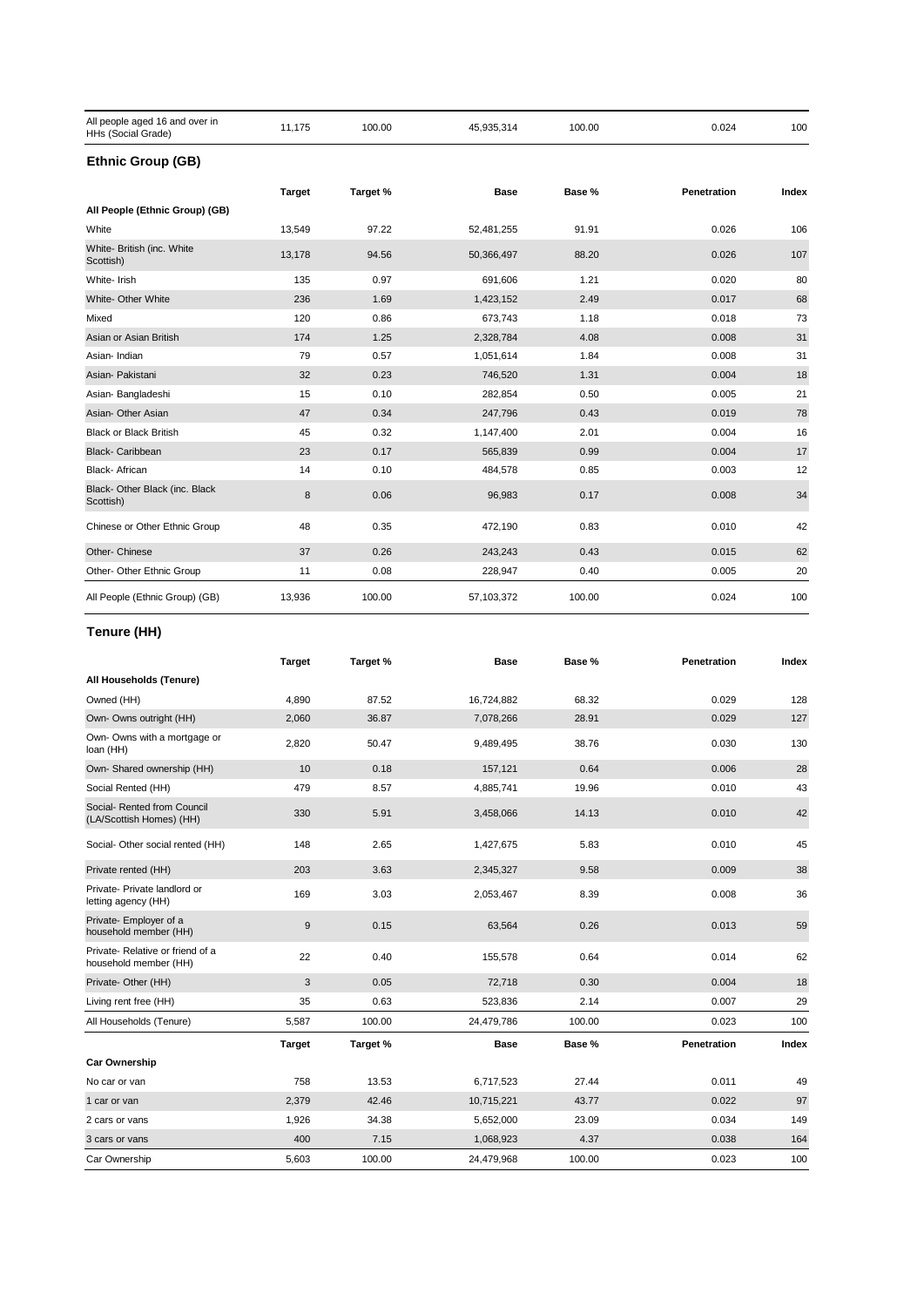# **Summary Demographics - Household and Population Estimates 2009**

|                                                 | <b>Target</b> | Target % | Base        | Base % | Penetration | Index       |
|-------------------------------------------------|---------------|----------|-------------|--------|-------------|-------------|
| Household and Population Estimates 2009: Totals |               |          |             |        |             |             |
| Population estimate 2009                        | 13,757        | 0.00     | 61,861,552  | 0.00   | 0.022       | $\mathbf 0$ |
| Household estimate 2009                         | 5,896         | 0.00     | 26,569,236  | 0.00   | 0.022       | $\pmb{0}$   |
| <b>Population estimate 2009</b>                 |               |          |             |        |             |             |
| <b>Population Estimates 2009 - Summary</b>      |               |          |             |        |             |             |
|                                                 | <b>Target</b> | Target % | <b>Base</b> | Base % | Penetration | Index       |
| Children and infants 0-15                       |               |          |             |        |             |             |
| Males 0-15                                      | 1,423         | 10.34    | 5,904,529   | 9.54   | 0.024       | 108         |
| Females 0-15                                    | 1,321         | 9.60     | 5,625,209   | 9.09   | 0.024       | 106         |
| Population estimate 2009                        | 13,757        | 100.00   | 61,861,552  | 100.00 | 0.022       | 100         |
|                                                 | <b>Target</b> | Target % | <b>Base</b> | Base % | Penetration | Index       |
| <b>Adults of Working Age</b>                    |               |          |             |        |             |             |
| <b>Males 16-64</b>                              | 4,310         | 31.33    | 20,073,631  | 32.45  | 0.022       | 97          |
| Females 16-59                                   | 3,885         | 28.24    | 18,254,555  | 29.51  | 0.021       | 96          |
| Population estimate 2009                        | 13,757        | 100.00   | 61,861,552  | 100.00 | 0.022       | 100         |
|                                                 | <b>Target</b> | Target % | <b>Base</b> | Base % | Penetration | Index       |
| <b>Adults of Retirement Age</b>                 |               |          |             |        |             |             |
| Males 65+                                       | 1,032         | 7.50     | 4,431,393   | 7.16   | 0.023       | 105         |
| Females 60+                                     | 1,786         | 12.98    | 7,572,235   | 12.24  | 0.024       | 106         |
| Population estimate 2009                        | 13,757        | 100.00   | 61,861,552  | 100.00 | 0.022       | 100         |
|                                                 | <b>Target</b> | Target % | <b>Base</b> | Base % | Penetration | Index       |
| Population Estimates 2009 - Gender              |               |          |             |        |             |             |
| Males                                           | 6,765         | 49.18    | 30,409,553  | 49.16  | 0.022       | 100         |
| Females                                         | 6,992         | 50.82    | 31,451,999  | 50.84  | 0.022       | 100         |
| Population estimate 2009                        | 13,757        | 100.00   | 61,861,552  | 100.00 | 0.022       | 100         |
|                                                 | <b>Target</b> | Target % | <b>Base</b> | Base % | Penetration | Index       |
| Population Estimates 2009 - Age                 |               |          |             |        |             |             |
| Age 0-4                                         | 858           | 6.24     | 3,756,088   | 6.07   | 0.023       | 103         |
| Age 5-14                                        | 1,708         | 12.41    | 7,020,391   | 11.35  | 0.024       | 109         |
| Age 15-24                                       | 1,511         | 10.98    | 8,266,438   | 13.36  | 0.018       | 82          |
| Age 25-34                                       | 1,469         | 10.68    | 8,046,491   | 13.01  | 0.018       | 82          |
| Age 35-44                                       | 2,054         | 14.93    | 9,037,584   | 14.61  | 0.023       | 102         |
| Age 45-54                                       | 2,025         | 14.72    | 8,332,911   | 13.47  | 0.024       | 109         |
| Age 55-64                                       | 1,834         | 13.33    | 7,295,181   | 11.79  | 0.025       | 113         |
| Age 65-74                                       | 1,262         | 9.17     | 5,279,117   | 8.53   | 0.024       | 108         |
| Age 75-84                                       | 782           | 5.68     | 3,458,793   | 5.59   | 0.023       | 102         |
| Age 85+                                         | 255           | 1.85     | 1,368,558   | 2.21   | 0.019       | 84          |
| Population estimate 2009                        | 13,757        | 100.00   | 61,861,552  | 100.00 | 0.022       | 100         |

# **Summary Demographics - Household and Population Projections**

|                              | <b>Target</b> | Target % | <b>Base</b> | Base % | Penetration | Index       |
|------------------------------|---------------|----------|-------------|--------|-------------|-------------|
| <b>Household Projections</b> |               |          |             |        |             |             |
| Household Projection 2029    | 6,794         | 0.00     | 32,678,892  | 0.00   | 0.021       | 0           |
| Household Projection 2028    | 6,737         | 0.00     | 32,392,564  | 0.00   | 0.021       | $\mathbf 0$ |
| Household Projection 2027    | 6.712         | 0.00     | 32,105,549  | 0.00   | 0.021       | 0           |
| Household Projection 2026    | 6,672         | 0.00     | 31,815,636  | 0.00   | 0.021       | $\mathbf 0$ |
| Household Projection 2025    | 6,625         | 0.00     | 31,529,239  | 0.00   | 0.021       | 0           |
| Household Projection 2024    | 6,591         | 0.00     | 31,241,215  | 0.00   | 0.021       | $\mathbf 0$ |
| Household Projection 2023    | 6.551         | 0.00     | 30,948,527  | 0.00   | 0.021       | 0           |
| Household Projection 2022    | 6,502         | 0.00     | 30,650,777  | 0.00   | 0.021       | $\mathbf 0$ |
| Household Projection 2021    | 6.461         | 0.00     | 30,345,892  | 0.00   | 0.021       | 0           |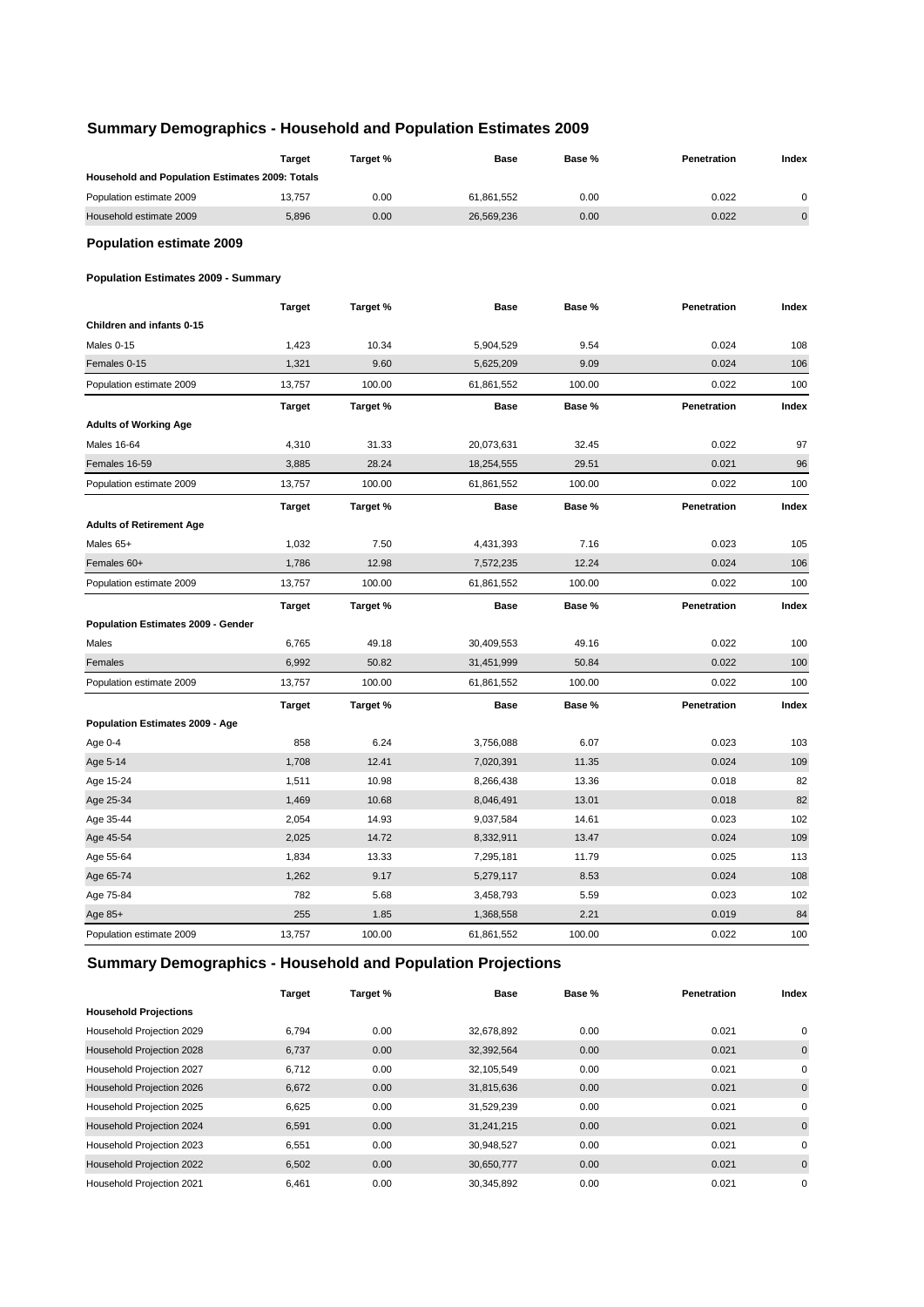| Household Projection 2020           | 6,416         | 0.00     | 30,039,214  | 0.00   | 0.021       | $\mathbf{0}$ |
|-------------------------------------|---------------|----------|-------------|--------|-------------|--------------|
| Household Projection 2019           | 6,373         | 0.00     | 29,731,779  | 0.00   | 0.021       | 0            |
| Household Projection 2018           | 6,320         | 0.00     | 29,420,278  | 0.00   | 0.022       | $\mathbf 0$  |
| Household Projection 2017           | 6,259         | 0.00     | 29,105,088  | 0.00   | 0.022       | 0            |
| Household Projection 2016           | 6,239         | 0.00     | 28,790,130  | 0.00   | 0.022       | $\pmb{0}$    |
| Household Projection 2015           | 6,168         | 0.00     | 28,470,361  | 0.00   | 0.022       | 0            |
| Household Projection 2014           | 6,112         | 0.00     | 28,149,891  | 0.00   | 0.022       | $\mathbf 0$  |
| Household Projection 2013           | 6,070         | 0.00     | 27,827,983  | 0.00   | 0.022       | 0            |
| Household Projection 2012           | 6,033         | 0.00     | 27,508,323  | 0.00   | 0.022       | $\pmb{0}$    |
| Household Projection 2011           | 5,974         | 0.00     | 27,190,321  | 0.00   | 0.022       | $\pmb{0}$    |
| Household Projection 2010           | 5,926         | 0.00     | 26,865,586  | 0.00   | 0.022       | $\pmb{0}$    |
|                                     | <b>Target</b> | Target % | <b>Base</b> | Base % | Penetration | Index        |
| Population Projections 2010 - Total |               |          |             |        |             |              |
|                                     |               |          |             |        |             |              |
| Total Resident Population (2010)    | 13.813        | 0.00     | 62,308,631  | 0.00   | 0.022       | 0            |
|                                     | <b>Target</b> | Target % | <b>Base</b> | Base % | Penetration | Index        |
| Population Projections 2011 - Total |               |          |             |        |             |              |
| Total Resident Population (2011)    | 13,872        | 0.00     | 62,755,281  | 0.00   | 0.022       | 0            |
|                                     | <b>Target</b> | Target % | <b>Base</b> | Base % | Penetration | Index        |
| Population Projections 2012 - Total |               |          |             |        |             |              |
| Total Resident Population (2012)    | 13,934        | 0.00     | 63,199,130  | 0.00   | 0.022       | 0            |
|                                     | <b>Target</b> | Target % | Base        | Base % | Penetration | Index        |
| Population Projections 2013 - Total |               |          |             |        |             |              |

# **Population Projections 2014**

#### **Total Resident Population (2014)**

**Population Projections 2014 - Summary**

|                                      | <b>Target</b> | Target % | <b>Base</b> | Base % | Penetration | Index |
|--------------------------------------|---------------|----------|-------------|--------|-------------|-------|
| Children and infants 0-15 (2014)     |               |          |             |        |             |       |
| Males 0-15 (2014)                    | 1,407         | 10.05    | 6,073,773   | 9.48   | 0.023       | 106   |
| Females 0-15 (2014)                  | 1,301         | 9.29     | 5,797,265   | 9.05   | 0.022       | 103   |
| Total Resident Population (2014)     | 13,998        | 100.00   | 64,060,137  | 100.00 | 0.022       | 100   |
|                                      | <b>Target</b> | Target % | <b>Base</b> | Base % | Penetration | Index |
| Adults of Working Age (2014)         |               |          |             |        |             |       |
| Males 16-64 (2014)                   | 4,259         | 30.43    | 20,397,567  | 31.84  | 0.021       | 96    |
| Females 16-59 (2014)                 | 3,903         | 27.89    | 18,616,742  | 29.06  | 0.021       | 96    |
| Total Resident Population (2014)     | 13,998        | 100.00   | 64,060,137  | 100.00 | 0.022       | 100   |
|                                      | <b>Target</b> | Target % | <b>Base</b> | Base % | Penetration | Index |
| Adults of Retirement Age (2014)      |               |          |             |        |             |       |
| Males 65+ (2014)                     | 1,206         | 8.62     | 5,138,506   | 8.02   | 0.024       | 107   |
| Females 60+ (2014)                   | 1,922         | 13.73    | 8,036,284   | 12.54  | 0.024       | 109   |
| Total Resident Population (2014)     | 13,998        | 100.00   | 64,060,137  | 100.00 | 0.022       | 100   |
|                                      | <b>Target</b> | Target % | <b>Base</b> | Base % | Penetration | Index |
| Population Projections 2014 - Gender |               |          |             |        |             |       |
| Males (2014)                         | 6,872         | 49.09    | 31,609,846  | 49.34  | 0.022       | 99    |
| Females (2014)                       | 7,126         | 50.91    | 32,450,291  | 50.66  | 0.022       | 100   |
| Total Resident Population (2014)     | 13,998        | 100.00   | 64,060,137  | 100.00 | 0.022       | 100   |
|                                      | <b>Target</b> | Target % | <b>Base</b> | Base % | Penetration | Index |

**Population Projections 2014 - Age**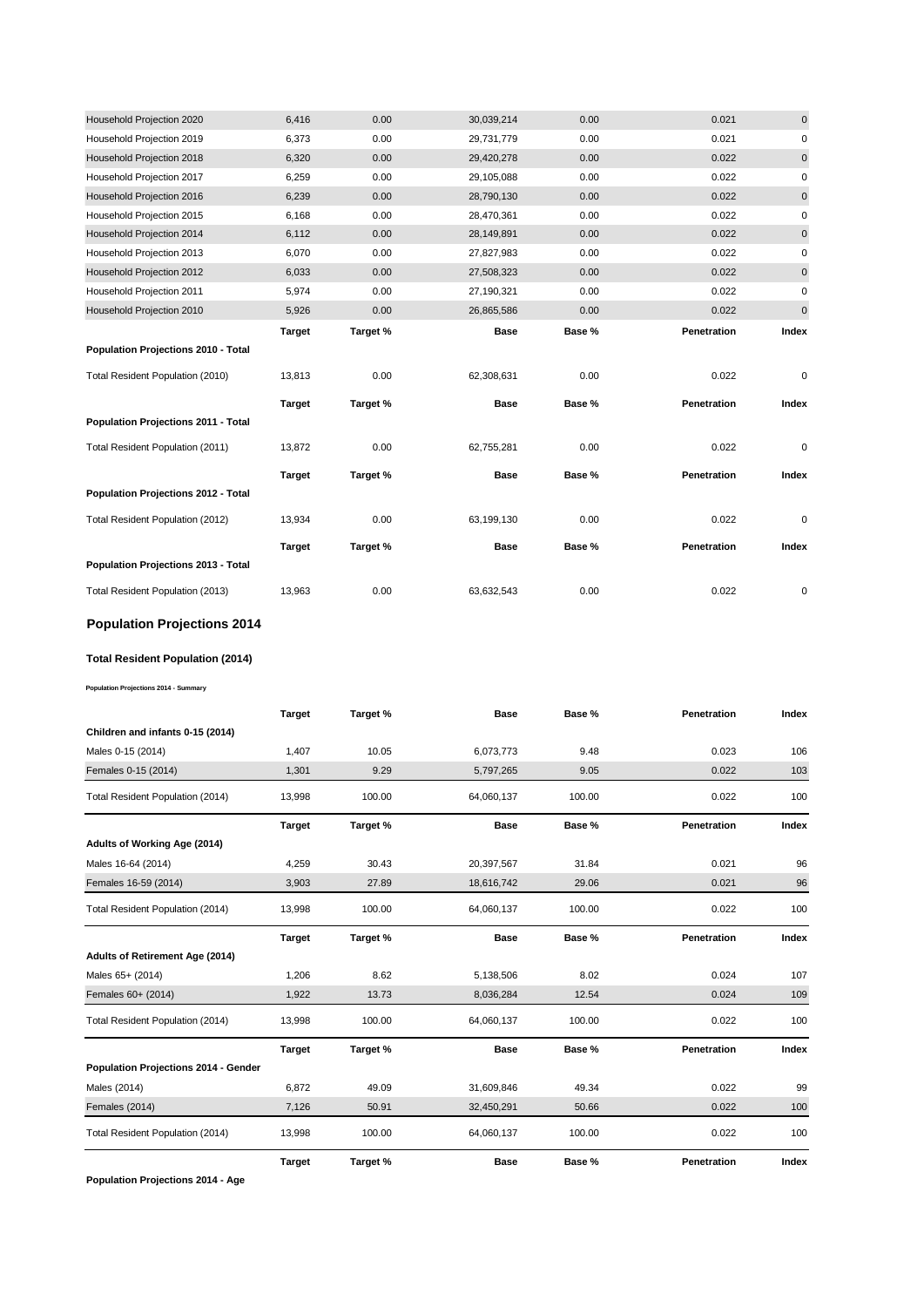| Age 0-4 (2014)                      | 862           | 6.16     | 3,964,452   | 6.19   | 0.022       | 99          |
|-------------------------------------|---------------|----------|-------------|--------|-------------|-------------|
| Age 5-14 (2014)                     | 1,681         | 12.01    | 7,203,620   | 11.25  | 0.023       | 107         |
| Age 15-24 (2014)                    | 1,591         | 11.37    | 7,987,891   | 12.47  | 0.020       | 91          |
| Age 25-34 (2014)                    | 1,572         | 11.23    | 9,010,442   | 14.07  | 0.017       | 80          |
| Age 35-44 (2014)                    | 1,752         | 12.52    | 8,238,311   | 12.86  | 0.021       | 97          |
| Age 45-54 (2014)                    | 2,116         | 15.12    | 9,007,015   | 14.06  | 0.024       | 108         |
| Age 55-64 (2014)                    | 1,723         | 12.31    | 7,241,106   | 11.30  | 0.024       | 109         |
| Age 65-74 (2014)                    | 1,498         | 10.70    | 6,113,948   | 9.54   | 0.025       | 112         |
| Age 75-84 (2014)                    | 900           | 6.43     | 3,734,026   | 5.83   | 0.024       | 110         |
| Age 85+ (2014)                      | 303           | 2.17     | 1,559,326   | 2.43   | 0.019       | 89          |
| Total Resident Population (2014)    | 13,998        | 100.00   | 64,060,137  | 100.00 | 0.022       | 100         |
|                                     | <b>Target</b> | Target % | <b>Base</b> | Base % | Penetration | Index       |
| Population Projections 2015 - Total |               |          |             |        |             |             |
| Total Resident Population (2015)    | 14,035        | 0.00     | 64,482,878  | 0.00   | 0.022       | $\mathbf 0$ |
|                                     | <b>Target</b> | Target % | <b>Base</b> | Base % | Penetration | Index       |
| Population Projections 2016 - Total |               |          |             |        |             |             |
| Total Resident Population (2016)    | 14,126        | 0.00     | 64,901,276  | 0.00   | 0.022       | 0           |
|                                     | <b>Target</b> | Target % | <b>Base</b> | Base % | Penetration | Index       |
| Population Projections 2017 - Total |               |          |             |        |             |             |
| Total Resident Population (2017)    |               |          | 65,318,447  | 0.00   | 0.022       | $\mathbf 0$ |
|                                     | 14,132        | 0.00     |             |        |             |             |
|                                     | <b>Target</b> | Target % | <b>Base</b> | Base % | Penetration | Index       |
| Population Projections 2018 - Total |               |          |             |        |             |             |

# **Population Projections 2019**

# **Total Resident Population (2019)**

**Population Projections 2019 - Summary**

|                                      | <b>Target</b> | Target % | <b>Base</b> | Base % | Penetration | Index |
|--------------------------------------|---------------|----------|-------------|--------|-------------|-------|
| Children and infants 0-15 (2019)     |               |          |             |        |             |       |
| Males 0-15 (2019)                    | 1,390         | 9.75     | 6,316,143   | 9.54   | 0.022       | 102   |
| Females 0-15 (2019)                  | 1,311         | 9.19     | 6,037,929   | 9.12   | 0.022       | 101   |
| Total Resident Population (2019)     | 14,258        | 100.00   | 66,177,832  | 100.00 | 0.022       | 100   |
|                                      | <b>Target</b> | Target % | <b>Base</b> | Base % | Penetration | Index |
| Adults of Working Age (2019)         |               |          |             |        |             |       |
| Males 16-64 (2019)                   | 4,280         | 30.02    | 20,729,212  | 31.32  | 0.021       | 96    |
| Females 16-59 (2019)                 | 3,893         | 27.30    | 18,762,435  | 28.35  | 0.021       | 96    |
| Total Resident Population (2019)     | 14,258        | 100.00   | 66,177,832  | 100.00 | 0.022       | 100   |
|                                      | <b>Target</b> | Target % | <b>Base</b> | Base % | Penetration | Index |
| Adults of Retirement Age (2019)      |               |          |             |        |             |       |
| Males 65+ (2019)                     | 1,311         | 9.19     | 5,690,942   | 8.60   | 0.023       | 107   |
| Females 60+ (2019)                   | 2,073         | 14.54    | 8,641,171   | 13.06  | 0.024       | 111   |
| Total Resident Population (2019)     | 14,258        | 100.00   | 66,177,832  | 100.00 | 0.022       | 100   |
|                                      | <b>Target</b> | Target % | <b>Base</b> | Base % | Penetration | Index |
| Population Projections 2019 - Gender |               |          |             |        |             |       |
| Males (2019)                         | 6,981         | 48.96    | 32,736,297  | 49.47  | 0.021       | 99    |
| <b>Females (2019)</b>                | 7,277         | 51.04    | 33,441,535  | 50.53  | 0.022       | 101   |
| Total Resident Population (2019)     | 14,258        | 100.00   | 66,177,832  | 100.00 | 0.022       | 100   |
|                                      | <b>Target</b> | Target % | <b>Base</b> | Base % | Penetration | Index |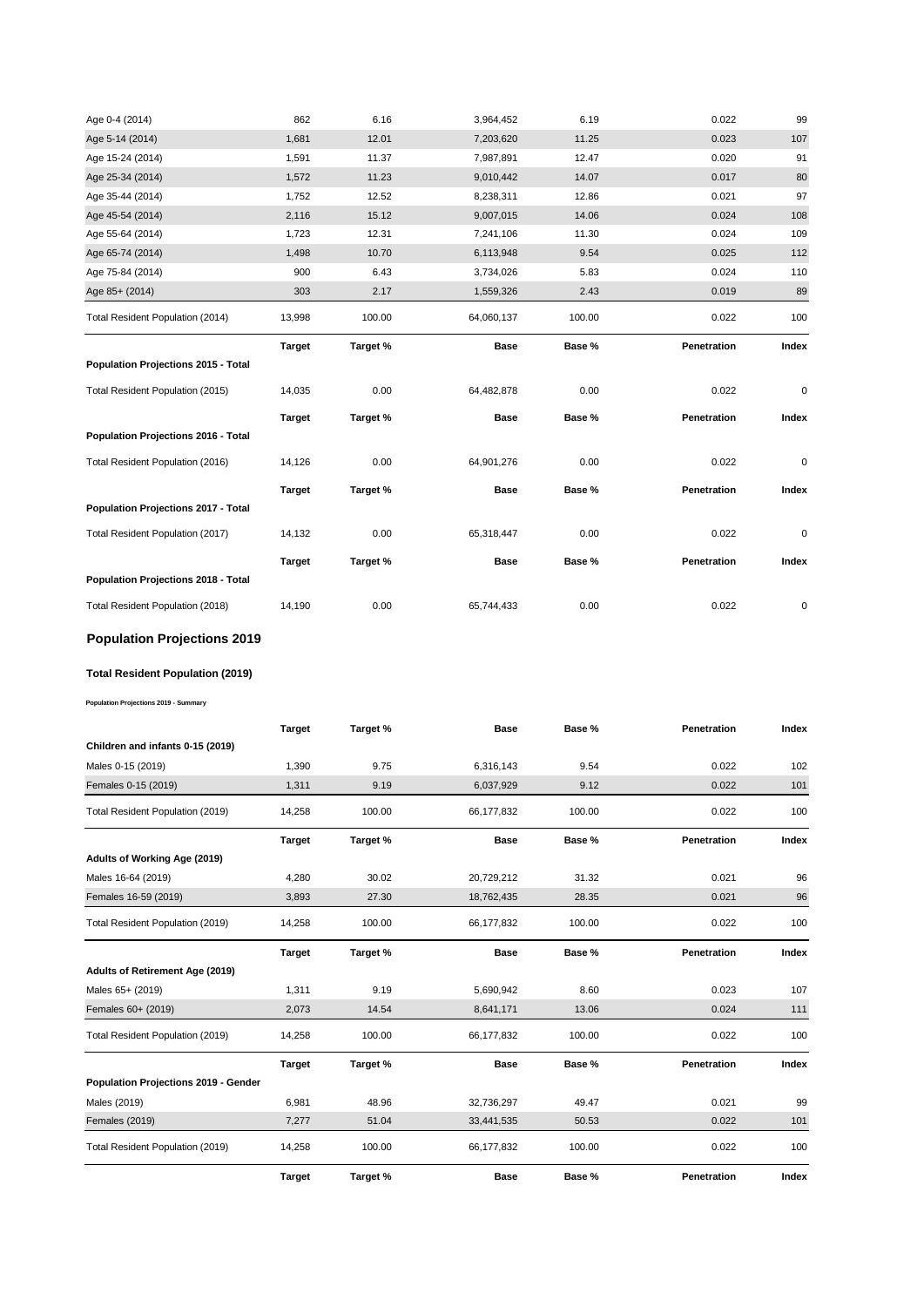#### **Population Projections 2019 - Age**

| Age 0-4 (2019)                          | 842           | 5.91     | 3,998,057   | 6.04   | 0.021       | 98          |
|-----------------------------------------|---------------|----------|-------------|--------|-------------|-------------|
| Age 5-14 (2019)                         | 1,707         | 11.97    | 7,688,676   | 11.62  | 0.022       | 103         |
| Age 15-24 (2019)                        | 1,551         | 10.88    | 7,525,457   | 11.37  | 0.021       | 96          |
| Age 25-34 (2019)                        | 1,760         | 12.34    | 9,404,049   | 14.21  | 0.019       | 87          |
| Age 35-44 (2019)                        | 1,643         | 11.52    | 8,343,036   | 12.61  | 0.020       | 91          |
| Age 45-54 (2019)                        | 1,969         | 13.81    | 8,817,841   | 13.32  | 0.022       | 104         |
| Age 55-64 (2019)                        | 1,846         | 12.95    | 7,940,909   | 12.00  | 0.023       | 108         |
| Age 65-74 (2019)                        | 1,558         | 10.93    | 6,512,386   | 9.84   | 0.024       | 111         |
| Age 75-84 (2019)                        | 984           | 6.90     | 4,128,598   | 6.24   | 0.024       | 111         |
| Age 85+ (2019)                          | 397           | 2.79     | 1,818,823   | 2.75   | 0.022       | 101         |
| Total Resident Population (2019)        | 14,258        | 100.00   | 66,177,832  | 100.00 | 0.022       | 100         |
|                                         | <b>Target</b> | Target % | <b>Base</b> | Base % | Penetration | Index       |
| Population Projections 2020 - Total     |               |          |             |        |             |             |
| Total Resident Population (2020)        | 14,311        | 0.00     | 66,614,106  | 0.00   | 0.022       | $\pmb{0}$   |
|                                         | <b>Target</b> | Target % | <b>Base</b> | Base % | Penetration | Index       |
| Population Projections 2021 - Total     |               |          |             |        |             |             |
| Total Resident Population (2021)        | 14,370        | 0.00     | 67,053,012  | 0.00   | 0.021       | $\pmb{0}$   |
|                                         | <b>Target</b> | Target % | <b>Base</b> | Base % | Penetration | Index       |
| Population Projections 2022 - Total     |               |          |             |        |             |             |
| Total Resident Population (2022)        | 14,405        | 0.00     | 67,493,269  | 0.00   | 0.021       | $\mathbf 0$ |
|                                         | <b>Target</b> | Target % | Base        | Base % | Penetration | Index       |
| Population Projections 2023 - Total     |               |          |             |        |             |             |
| Total Resident Population (2023)        | 14,446        | 0.00     | 67,924,917  | 0.00   | 0.021       | 0           |
| <b>Population Projections 2024</b>      |               |          |             |        |             |             |
| <b>Total Resident Population (2024)</b> |               |          |             |        |             |             |
| Population Projections 2024 - Summary   |               |          |             |        |             |             |

|                                      | <b>Target</b> | Target % | <b>Base</b> | Base % | Penetration | Index |
|--------------------------------------|---------------|----------|-------------|--------|-------------|-------|
| Children and infants 0-15 (2024)     |               |          |             |        |             |       |
| Males 0-15 (2024)                    | 1,387         | 9.57     | 6,480,502   | 9.48   | 0.021       | 101   |
| Females 0-15 (2024)                  | 1,316         | 9.08     | 6,198,552   | 9.07   | 0.021       | 100   |
| Total Resident Population (2024)     | 14,489        | 100.00   | 68,347,600  | 100.00 | 0.021       | 100   |
|                                      | <b>Target</b> | Target % | <b>Base</b> | Base % | Penetration | Index |
| Adults of Working Age (2024)         |               |          |             |        |             |       |
| Males 16-64 (2024)                   | 4,272         | 29.48    | 21,099,331  | 30.87  | 0.020       | 96    |
| Females 16-59 (2024)                 | 3,838         | 26.49    | 18,793,378  | 27.50  | 0.020       | 96    |
| Total Resident Population (2024)     | 14,489        | 100.00   | 68,347,600  | 100.00 | 0.021       | 100   |
|                                      |               |          |             |        |             |       |
|                                      | <b>Target</b> | Target % | <b>Base</b> | Base % | Penetration | Index |
| Adults of Retirement Age (2024)      |               |          |             |        |             |       |
| Males 65+ (2024)                     | 1,435         | 9.90     | 6,276,201   | 9.18   | 0.023       | 108   |
| Females 60+ (2024)                   | 2,242         | 15.47    | 9,499,636   | 13.90  | 0.024       | 111   |
| Total Resident Population (2024)     | 14,489        | 100.00   | 68,347,600  | 100.00 | 0.021       | 100   |
|                                      | <b>Target</b> | Target % | <b>Base</b> | Base % | Penetration | Index |
| Population Projections 2024 - Gender |               |          |             |        |             |       |
| Males (2024)                         | 7,093         | 48.96    | 33,856,034  | 49.54  | 0.021       | 99    |
| Females (2024)                       | 7,396         | 51.04    | 34,491,566  | 50.46  | 0.021       | 101   |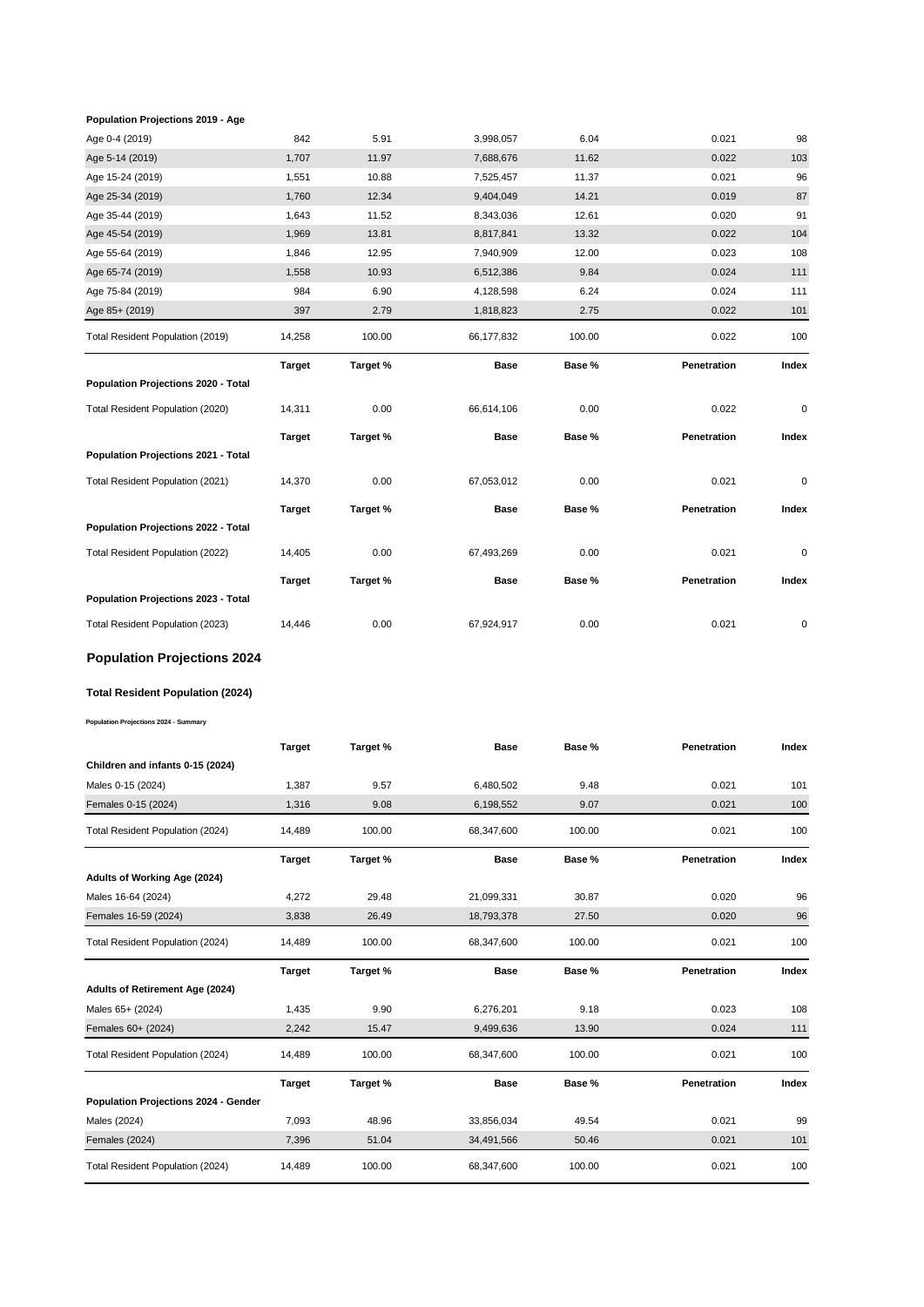|                                            | <b>Target</b> | Target % | Base        | Base % | Penetration | Index |
|--------------------------------------------|---------------|----------|-------------|--------|-------------|-------|
| Population Projections 2024 - Age          |               |          |             |        |             |       |
| Age 0-4 (2024)                             | 836           | 5.77     | 3,988,746   | 5.84   | 0.021       | 99    |
| Age 5-14 (2024)                            | 1,704         | 11.76    | 7,951,115   | 11.63  | 0.021       | 101   |
| Age 15-24 (2024)                           | 1,564         | 10.79    | 7,721,862   | 11.30  | 0.020       | 96    |
| Age 25-34 (2024)                           | 1,802         | 12.44    | 9,112,947   | 13.33  | 0.020       | 93    |
| Age 35-44 (2024)                           | 1,749         | 12.07    | 9,289,417   | 13.59  | 0.019       | 89    |
| Age 45-54 (2024)                           | 1,719         | 11.86    | 8,039,938   | 11.76  | 0.021       | 101   |
| Age 55-64 (2024)                           | 1,929         | 13.31    | 8,600,804   | 12.58  | 0.022       | 106   |
| Age 65-74 (2024)                           | 1,500         | 10.35    | 6,521,985   | 9.54   | 0.023       | 109   |
| Age 75-84 (2024)                           | 1,184         | 8.17     | 4,913,184   | 7.19   | 0.024       | 114   |
| Age 85+ (2024)                             | 502           | 3.47     | 2,207,602   | 3.23   | 0.023       | 107   |
| Total Resident Population (2024)           | 14,489        | 100.00   | 68,347,600  | 100.00 | 0.021       | 100   |
|                                            | Target        | Target % | <b>Base</b> | Base % | Penetration | Index |
| Population Projections 2025 - Total        |               |          |             |        |             |       |
| Total Resident Population (2025)           | 14,539        | 0.00     | 68,762,299  | 0.00   | 0.021       | 0     |
|                                            | <b>Target</b> | Target % | <b>Base</b> | Base % | Penetration | Index |
| Population Projections 2026 - Total        |               |          |             |        |             |       |
|                                            |               |          |             |        |             |       |
| Total Resident Population (2026)           | 14,583        | 0.00     | 69,166,518  | 0.00   | 0.021       | 0     |
|                                            | <b>Target</b> | Target % | Base        | Base % | Penetration | Index |
| <b>Population Projections 2027 - Total</b> |               |          |             |        |             |       |
| Total Resident Population (2027)           | 14,634        | 0.00     | 69,589,203  | 0.00   | 0.021       | 0     |
|                                            | Target        | Target % | Base        | Base % | Penetration | Index |
| Population Projections 2028 - Total        |               |          |             |        |             |       |
| Total Resident Population (2028)           | 14,682        | 0.00     | 70,008,417  | 0.00   | 0.021       | 0     |
|                                            |               |          |             |        |             |       |
| <b>Population Projections 2029</b>         |               |          |             |        |             |       |
| Total Resident Population (2029)           |               |          |             |        |             |       |
| Population Projections 2029 - Summary      |               |          |             |        |             |       |
|                                            |               |          | Base        | Base % | Penetration | Index |
| Children and infants 0-15 (2029)           | Target        | Target % |             |        |             |       |
|                                            | 1,376         | 9.33     | 6,554,317   | 9.31   | 0.021       | 100   |
| Males 0-15 (2029)<br>Females 0-15 (2029)   | 1,323         | 8.97     | 6,270,447   | 8.90   | 0.021       | 101   |
|                                            |               |          |             |        |             |       |
| Total Resident Population (2029)           | 14,747        | 100.00   | 70,425,063  | 100.00 | 0.021       | 100   |
|                                            | <b>Target</b> | Target % | Base        | Base % | Penetration | Index |
| Adults of Working Age (2029)               |               |          |             |        |             |       |
| Males 16-64 (2029)                         | 4,296         | 29.13    | 21,434,719  | 30.44  | 0.020       | 96    |
| Females 16-59 (2029)                       | 3,826         | 25.94    | 18,813,872  | 26.71  | 0.020       | 97    |
| Total Resident Population (2029)           | 14,747        | 100.00   | 70,425,063  | 100.00 | 0.021       | 100   |
|                                            | <b>Target</b> | Target % | Base        | Base % | Penetration | Index |
| <b>Adults of Retirement Age (2029)</b>     |               |          |             |        |             |       |
|                                            |               | 10.37    | 6,926,419   | 9.84   | 0.022       | 105   |
| Males 65+ (2029)                           | 1,530         |          |             |        |             |       |
| Females 60+ (2029)                         | 2,396         | 16.25    | 10,425,289  | 14.80  | 0.023       | 110   |
| Total Resident Population (2029)           | 14,747        | 100.00   | 70,425,063  | 100.00 | 0.021       | 100   |
| Population Projections 2029 - Gender       | <b>Target</b> | Target % | Base        | Base % | Penetration | Index |
| Males (2029)                               | 7,201         | 48.83    | 34,915,455  | 49.58  | 0.021       | 98    |
| <b>Females (2029)</b>                      | 7,546         | 51.17    | 35,509,608  | 50.42  | 0.021       | 101   |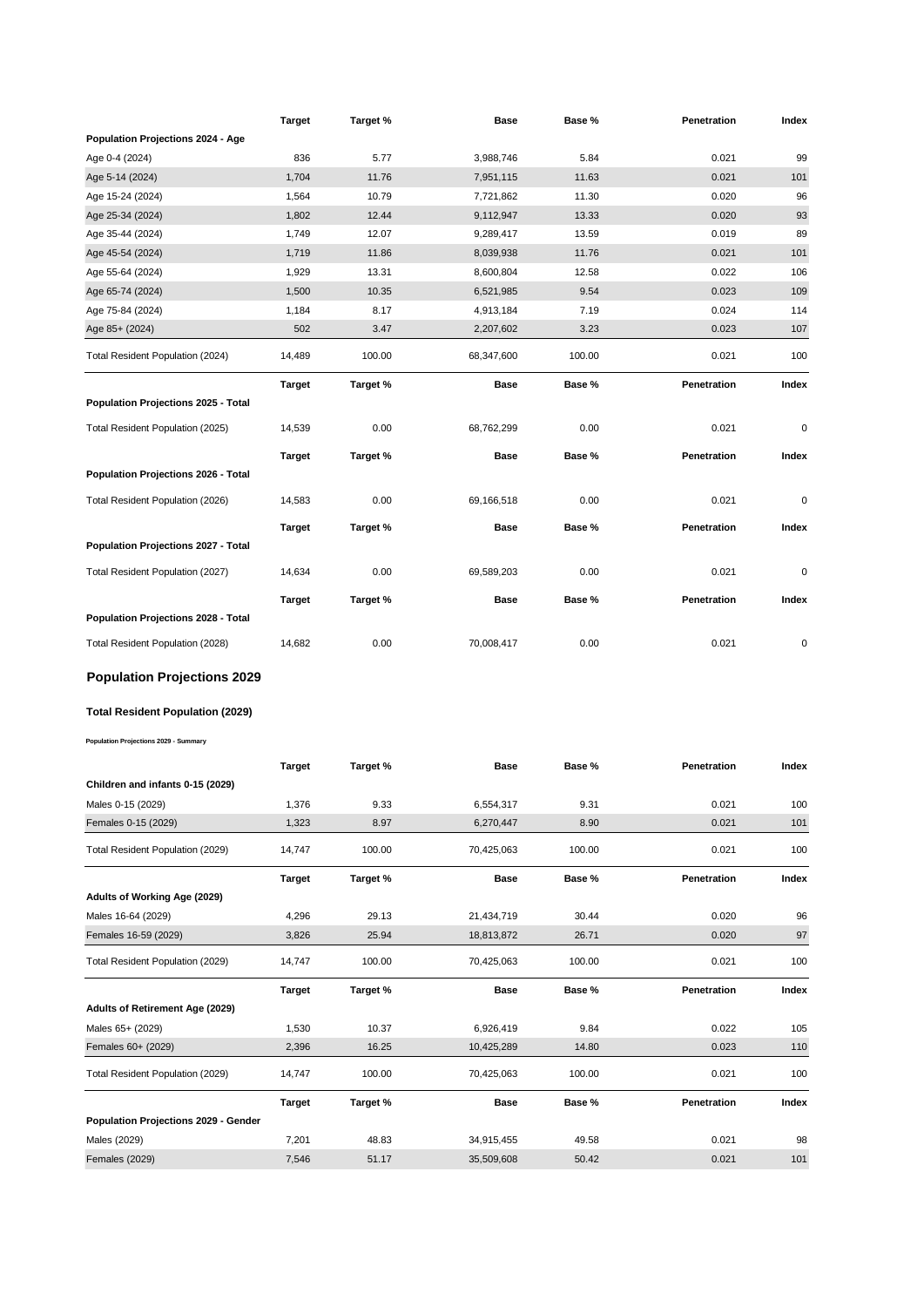| Total Resident Population (2029)                                                | 14,747        | 100.00   | 70,425,063 | 100.00 | 0.021       | 100         |
|---------------------------------------------------------------------------------|---------------|----------|------------|--------|-------------|-------------|
|                                                                                 | <b>Target</b> | Target % | Base       | Base % | Penetration | Index       |
| Population Projections 2029 - Age                                               |               |          |            |        |             |             |
| Age 0-4 (2029)                                                                  | 839           | 5.69     | 3,938,063  | 5.59   | 0.021       | 102         |
| Age 5-14 (2029)                                                                 | 1,687         | 11.44    | 8,081,966  | 11.48  | 0.021       | 100         |
| Age 15-24 (2029)                                                                | 1,649         | 11.18    | 8,259,933  | 11.73  | 0.020       | 95          |
| Age 25-34 (2029)                                                                | 1,736         | 11.77    | 8,579,132  | 12.18  | 0.020       | 97          |
| Age 35-44 (2029)                                                                | 1,930         | 13.08    | 9,992,243  | 14.19  | 0.019       | 92          |
| Age 45-54 (2029)                                                                | 1,580         | 10.71    | 7,718,121  | 10.96  | 0.021       | 98          |
| Age 55-64 (2029)                                                                | 1,921         | 13.03    | 8,852,741  | 12.57  | 0.022       | 104         |
| Age 65-74 (2029)                                                                | 1,526         | 10.35    | 6,888,262  | 9.78   | 0.022       | 106         |
| Age 75-84 (2029)                                                                | 1,309         | 8.88     | 5,527,666  | 7.85   | 0.024       | 113         |
| Age 85+ (2029)                                                                  | 571           | 3.87     | 2,586,936  | 3.67   | 0.022       | 105         |
| Total Resident Population (2029)                                                | 14,747        | 100.00   | 70,425,063 | 100.00 | 0.021       | 100         |
|                                                                                 | <b>Target</b> | Target % | Base       | Base % | Penetration | Index       |
| Summary Demographics - Experian Revised Household and Population Estimates 2009 |               |          |            |        |             |             |
| <b>Experian Revised Households</b>                                              | 5,994         | 0.00     | 26,522,644 | 0.00   | 0.023       | 0           |
| <b>Experian Revised Population</b>                                              | 13,951        | 0.00     | 61,796,587 | 0.00   | 0.023       | 0           |
| Experian Revised Adults 15+                                                     | 11,384        | 0.00     | 50,996,904 | 0.00   | 0.022       | 0           |
| Experian Revised Adults 16+                                                     | 11,198        | 0.00     | 50,243,304 | 0.00   | 0.022       | $\pmb{0}$   |
| Experian Revised Adults 18+                                                     | 10,845        | 0.00     | 48,680,614 | 0.00   | 0.022       | 0           |
|                                                                                 |               | Target % | Base       | Base % | Penetration | Index       |
| <b>Summary Demographics - Experian Revised Population Projections</b>           | <b>Target</b> |          |            |        |             |             |
|                                                                                 |               |          |            |        |             |             |
| <b>Experian Revised Population</b><br>Projection 2010                           | 14,068        | 0.00     | 62,229,085 | 0.00   | 0.023       | 0           |
| <b>Experian Revised Population</b><br>Projection 2011                           | 14,173        | 0.00     | 62,654,320 | 0.00   | 0.023       | 0           |
| Experian Revised Population<br>Projection 2012                                  | 14,307        | 0.00     | 63,085,385 | 0.00   | 0.023       | 0           |
| <b>Experian Revised Population</b><br>Projection 2013                           | 14,408        | 0.00     | 63,504,351 | 0.00   | 0.023       | $\mathbf 0$ |
| <b>Experian Revised Population</b><br>Projection 2014                           | 14,507        | 0.00     | 63,927,064 | 0.00   | 0.023       | 0           |
| <b>Experian Revised Population</b><br>Projection 2015                           | 14,623        | 0.00     | 64,358,105 | 0.00   | 0.023       | $\mathbf 0$ |
| <b>Experian Revised Population</b><br>Projection 2016                           | 14,758        | 0.00     | 64,784,524 | 0.00   | 0.023       | 0           |
| <b>Experian Revised Population</b><br>Projection 2017                           | 14,840        | 0.00     | 65,216,599 | 0.00   | 0.023       | $\pmb{0}$   |
| <b>Experian Revised Population</b><br>Projection 2018                           | 14,972        | 0.00     | 65,662,222 | 0.00   | 0.023       | 0           |
| <b>Experian Revised Population</b><br>Projection 2019                           | 15,094        | 0.00     | 66,096,464 | 0.00   | 0.023       | 0           |
| <b>Experian Revised Population</b><br>Projection 2020                           | 15,209        | 0.00     | 66,533,131 | 0.00   | 0.023       | 0           |
| <b>Experian Revised Population</b><br>Projection 2021                           | 15,322        | 0.00     | 66,976,171 | 0.00   | 0.023       | 0           |
| <b>Experian Revised Population</b><br>Projection 2022                           | 15,412        | 0.00     | 67,405,290 | 0.00   | 0.023       | 0           |
| <b>Experian Revised Population</b><br>Projection 2023                           | 15,522        | 0.00     | 67,829,839 | 0.00   | 0.023       | $\pmb{0}$   |
| <b>Experian Revised Population</b><br>Projection 2024                           | 15,619        | 0.00     | 68,260,739 | 0.00   | 0.023       | 0           |
| <b>Experian Revised Population</b><br>Projection 2025                           | 15,713        | 0.00     | 68,671,881 | 0.00   | 0.023       | 0           |
| <b>Experian Revised Population</b><br>Projection 2026                           | 15,798        | 0.00     | 69,089,141 | 0.00   | 0.023       | 0           |
| <b>Experian Revised Population</b><br>Projection 2027                           | 15,896        | 0.00     | 69,487,301 | 0.00   | 0.023       | 0           |
| <b>Experian Revised Population</b><br>Projection 2028                           | 15,990        | 0.00     | 69,875,273 | 0.00   | 0.023       | 0           |